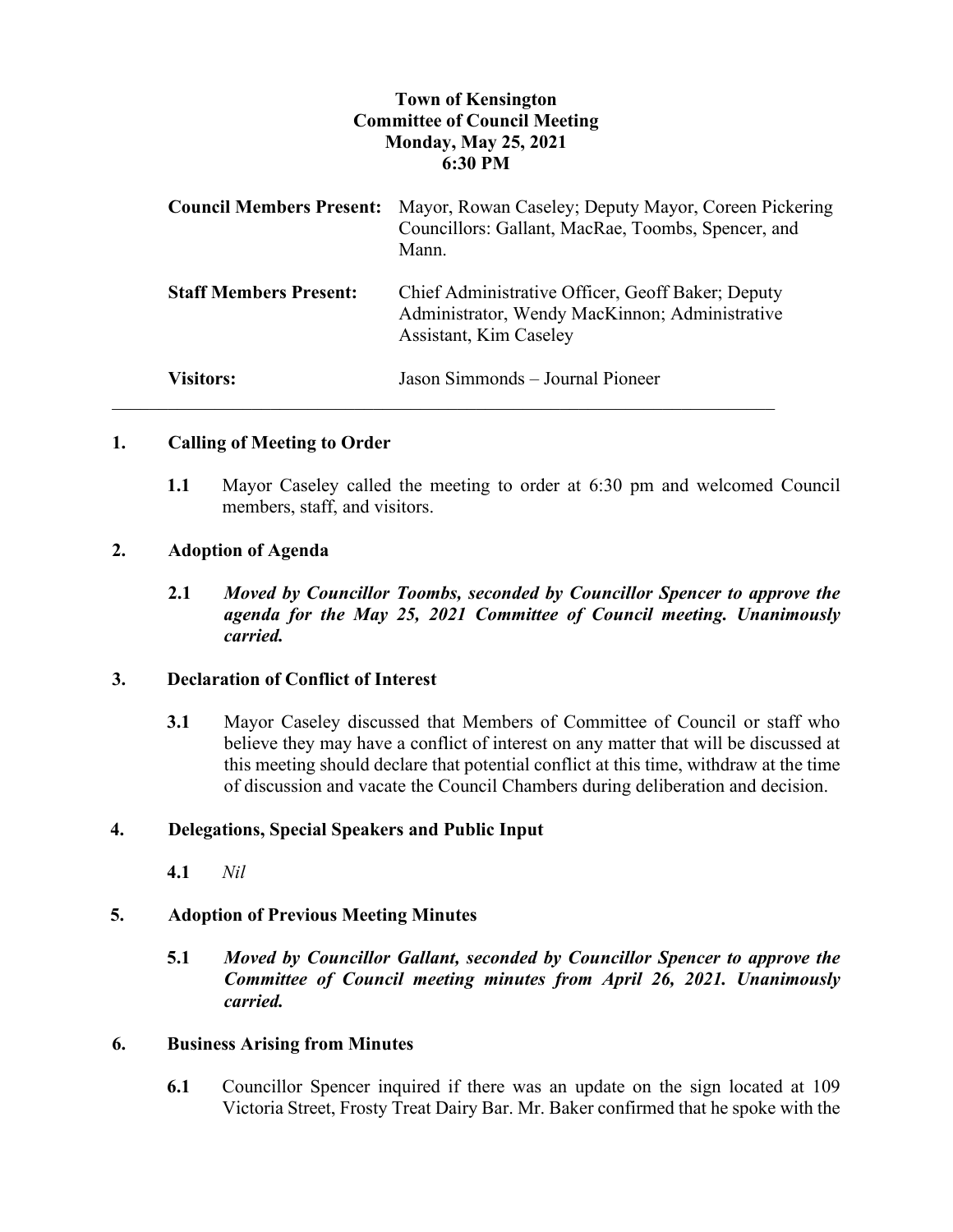Department of Transportation and is waiting for further information.

## **7. Staff Reports**

# **7.1 CAO's Report**

## **7.1.1** *Moved by Councillor Toombs, seconded by Councillor Gallant to receive and recommend approval to Town Council the adoption of the May 2021 CAO's Report as prepared by CAO, Geoff Baker. Unanimously carried.*

- **7.1.2** Deputy Mayor Pickering discussed the railyard parking area near the Kensington Liquor Store and the Island Stone Pub. The Heart of PEI Initiative offered to send a letter to stakeholders in the area regarding proposed improvements and changes.
- **7.1.3** *Moved by Councillor Toombs, seconded by Deputy Mayor Pickering to have Mayor Caseley and CAO, Geoff Baker discuss the centralized garbage receptacle area with stakeholders in the railyards area, specifically as it relates to why the Town has taken the initiative, and providing safe access to the area.*

# *Unanimously carried.*

**7.1.4** Councillor Gallant inquired if the Town has considered restoring the James Mullally Blacksmith Shop following a recent fire. The Town's insurance company has hired a structural engineer to review the building and provide a report on whether it is salvageable. More information will be brought forward to Town Council once the report is available.

## **7.2 Fire Department Statistical Report**

- **7.2.1** *Moved by Councillor Gallant, seconded by Councillor Spencer to receive and recommend to Town Council the adoption of the April 2021 Fire Chief's Report as prepared by Fire Chief Hickey. Unanimously carried.*
- **7.3 Police Department Statistical Report**
	- **7.3.1** *Moved by Councillor MacRae, seconded by Councillor Toombs to receive and recommend to Town Council the adoption of the April 2021 Police Statistical Report as prepared by Chief Sutherland. Unanimously carried.*
- **7.4 Development Permit Summary Report**
	- **7.4.1** *Moved by Deputy Mayor Pickering, seconded by Councillor Spencer to receive the May 2021 Development Permit Summary Report as prepared by Administrative Assistant, Kim Caseley. Unanimously carried.*
- **7.5 Financial Report (Summary Income Statement & Bills List)**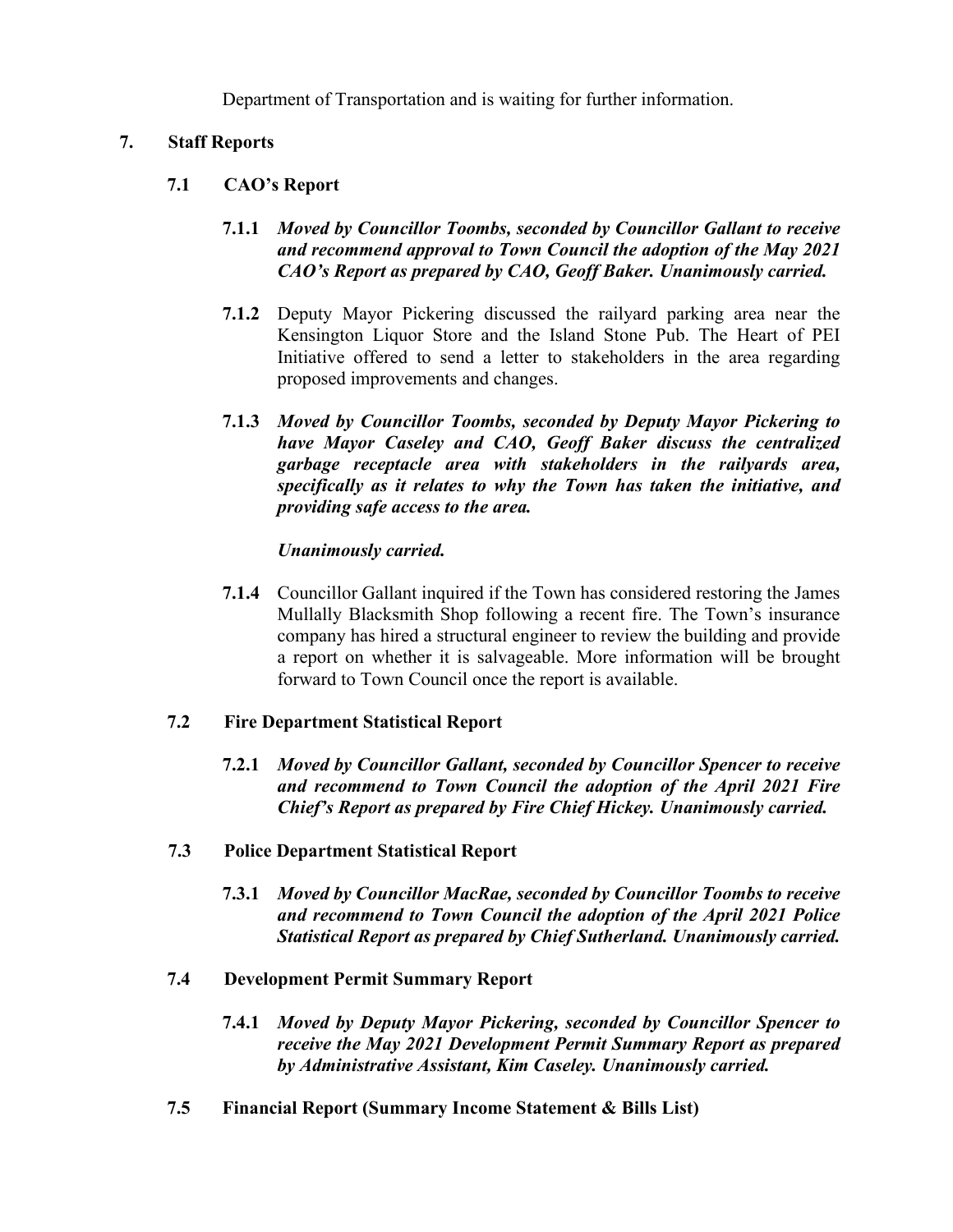- **7.5.1** *Moved by Councillor Mann, seconded by Councillor MacRae to receive and recommend to Town Council the approval of the General Bills List for April 2021 in the amount of \$145,226.33. Unanimously carried.*
- **7.5.2** *Moved by Councillor Mann, seconded by Councillor Toombs to receive, and recommend to Town Council the approval of the Water & Pollution Control Corporation Bills List for April 2021 in the amount of \$15,817.41. Unanimously carried.*
- **7.6 Summary Income Statement**
	- **7.6.1** *Moved by Councillor Gallant, seconded by Councillor Mann to receive and recommend to Town Council the adoption of the Summary Income Statements for April 2021, as prepared by Deputy Administrator, Wendy MacKinnon. Unanimously carried.*
- **7.7 Credit Union Centre Report**
	- **7.7.1** *Moved by Councillor Toombs, seconded by Councillor Spencer to receive and recommend to Town Council the adoption of the Credit Union Centre Report for April 2021, as prepared by CUC Manager, Robert Wood. Unanimously carried.*
- **8. New Business**
	- **8.1 Land Purchase Request – School Street**
		- **8.1.1** *Moved by Councillor Spencer, seconded by Councillor Gallant.*

*THAT Committee of Council recommend that Town Council decline the request of Ann and Carl Dawson to dispose of any portion of the 12 School Street property, the former Gill property or the former warehouse properties located behind the Malpeque Bay Credit Union.*

*Unanimously carried.* 

### **8.2 Covered Benches**

**8.1.2** *Moved by Councillor Gallant, seconded by Councillor Spencer to approve the purchase of two seating area structures to be built by the KISH Industrial Arts Class at the approximate cost of \$900.00 each.*

*Unanimously carried.* 

### **9. Councillor Issues/Inquiries**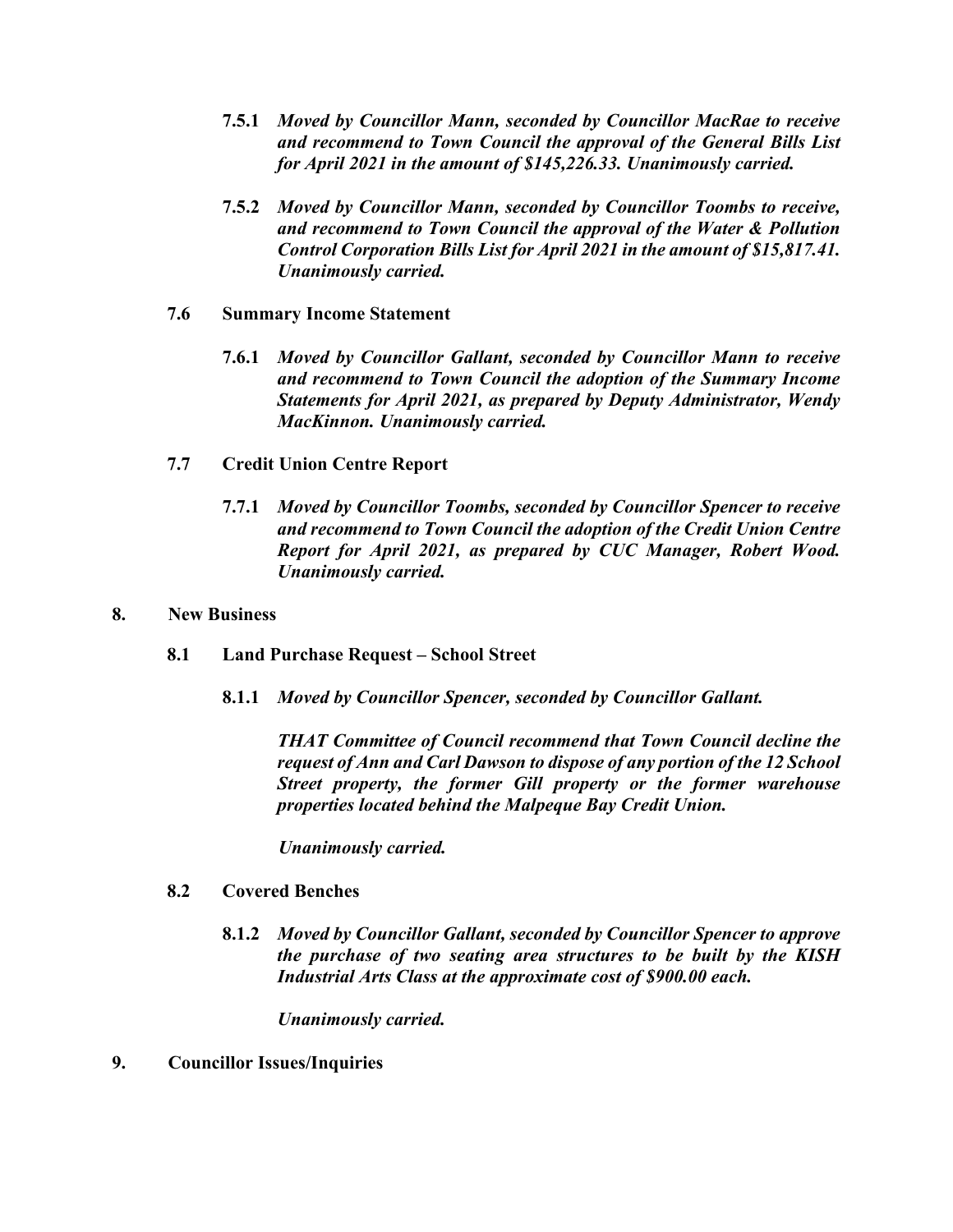- **9.1** Mayor Caseley recognized May 25 28, 2021 as Indigenous Awareness Week, May 23-30, 2021 as National Tourism Week and May 25 as National Impaired Enforcement Day.
- **9.2** June 14, 2021 at 6:45, photographer Buffy Boily will be present to take an updated Councillor group photo.
- **9.3** Mayor Caseley reported he recently attended a meeting with Premier King on the future of the Prince County Hospital. It was discussed that services will not be decreased at the hospital and that the Province's desire is to improve and expand services.
- **9.4** Councillor Spencer requested that the area located on the North side of the Train Station between the parking lot be cleaned up and flower boxes/pots added.
- **9.5** Councillor Spencer noted that the 2 hr parking signs located along Broadway Street between School Street and Victoria Street require re-painting and/or replacement.

### **10. Correspondence**

- **10.1** A thank you card from the family of the late George Caseley.
- **10.2** A thank you letter from the PCH Foundation on the Town's recent long term financial commitment.
- **10.3** A donation request from the IWK Foundation Telethon.

*Moved by Councillor Spencer, seconded by Deputy Mayor Pickering*

*THAT Committee of Council recommend to Town Council the approval of a financial contribution to the IWK Foundation in the amount of \$5,000 payable at \$500 per year for 10 years, starting in 2021 and ending in 2030.*

*Unanimously carried.* 

### **11. In-Camera (Closed Session)**

- **11.1** *Nil.*
- **12. Adjournment**
	- **12.1** *Moved by Councillor Spencer, seconded by Councillor MacRae to adjourn the meeting at 7:37 pm. Unanimously carried.*